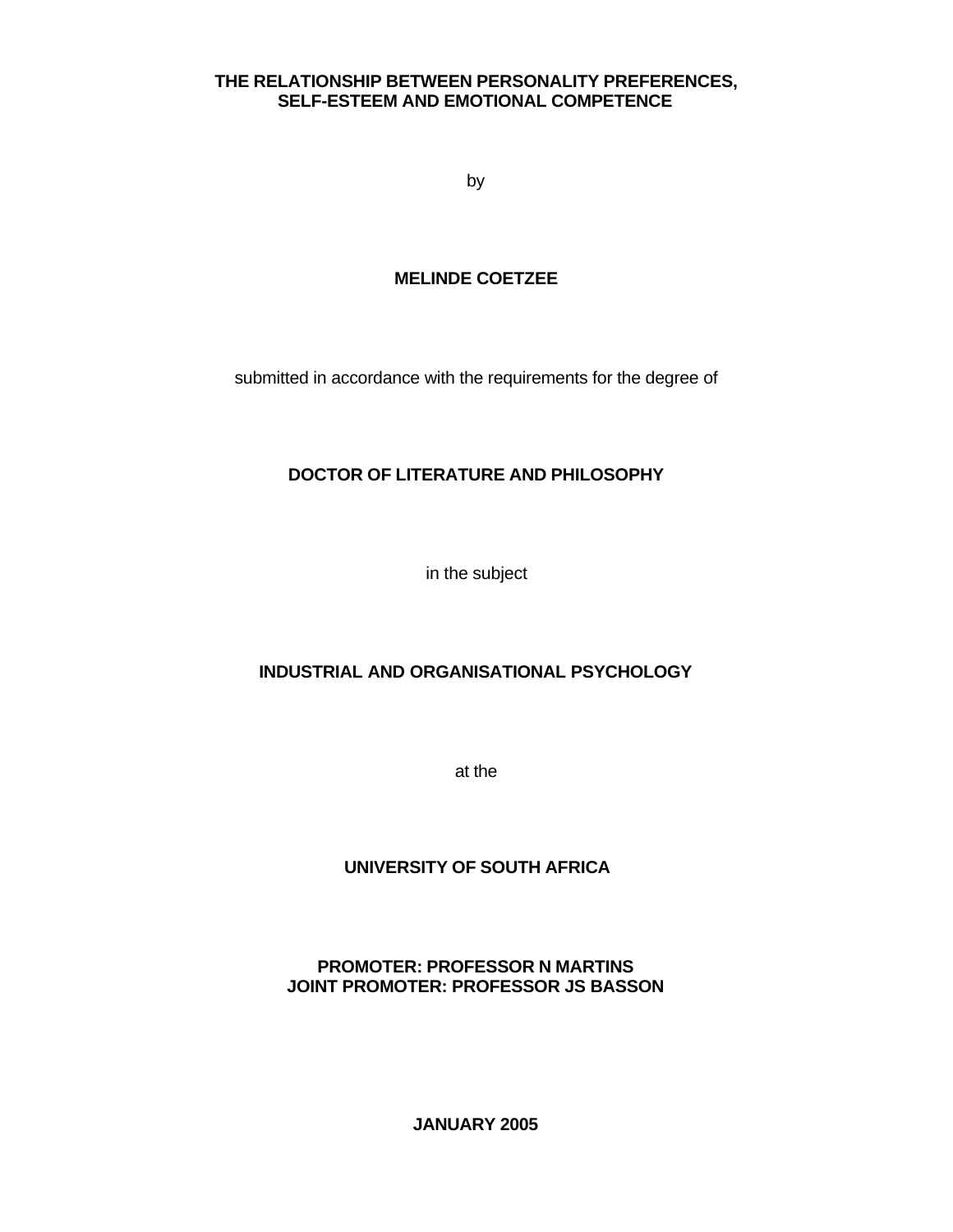#### **STUDENT NUMBER: 427-580-2**

I declare that the thesis entitled "**THE RELATIONSHIP BETWEEN PERSONALITY PREFERENCES, SELF-ESTEEM AND EMOTIONAL COMPETENCE"** is my own work and that all the sources that I have used or quoted have been indicated and acknowledged by means of complete references.

 $\frac{1}{2}$  , the contribution of the contribution of the contribution of the contribution of the contribution of the contribution of the contribution of the contribution of the contribution of the contribution of the contr

ii

**SIGNATURE DATE MELINDE COETZEE**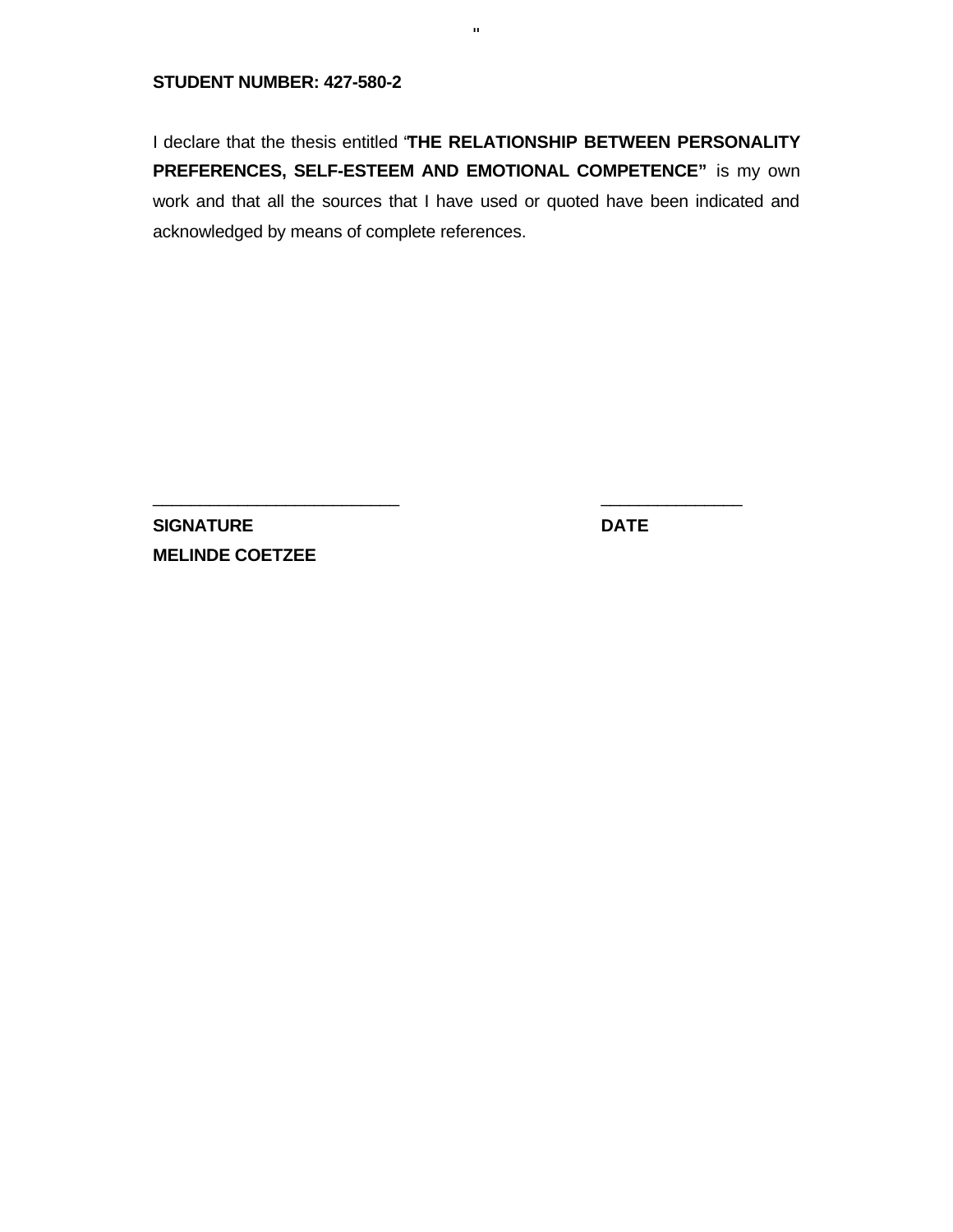### **ACKNOWLEDGEMENTS**

Many have journeyed with me on the path which led to the completion of this thesis, and are therefore an inevitable part of it, perhaps unknowingly. I would, however, particularly like to express my sincerest thanks and deepest gratitude toward the following persons for their respective contributions:

i

- My promoters, Prof Nico Martins and Prof Johan Basson, for their boundless trust in me, their openness and availability, their inspirational role modeling and wise guidance.
- Prof Dries Schreuder, my Head of Department, for his endless encouragement and confidence in me.
- All the participants who so willingly and enthusiastically engaged themselves wholeheartedly in the research project.
- Helene Muller for her assistance and guidance with the statistics.
- Isabel Coetzee, my precious daughter, for her love and support.
- My colleague, Michael Leary, for his moral support.
- Uriel, who gently pointed the way to this journey and lovingly supported me each step of the way.
- Our Creator who makes all things possible.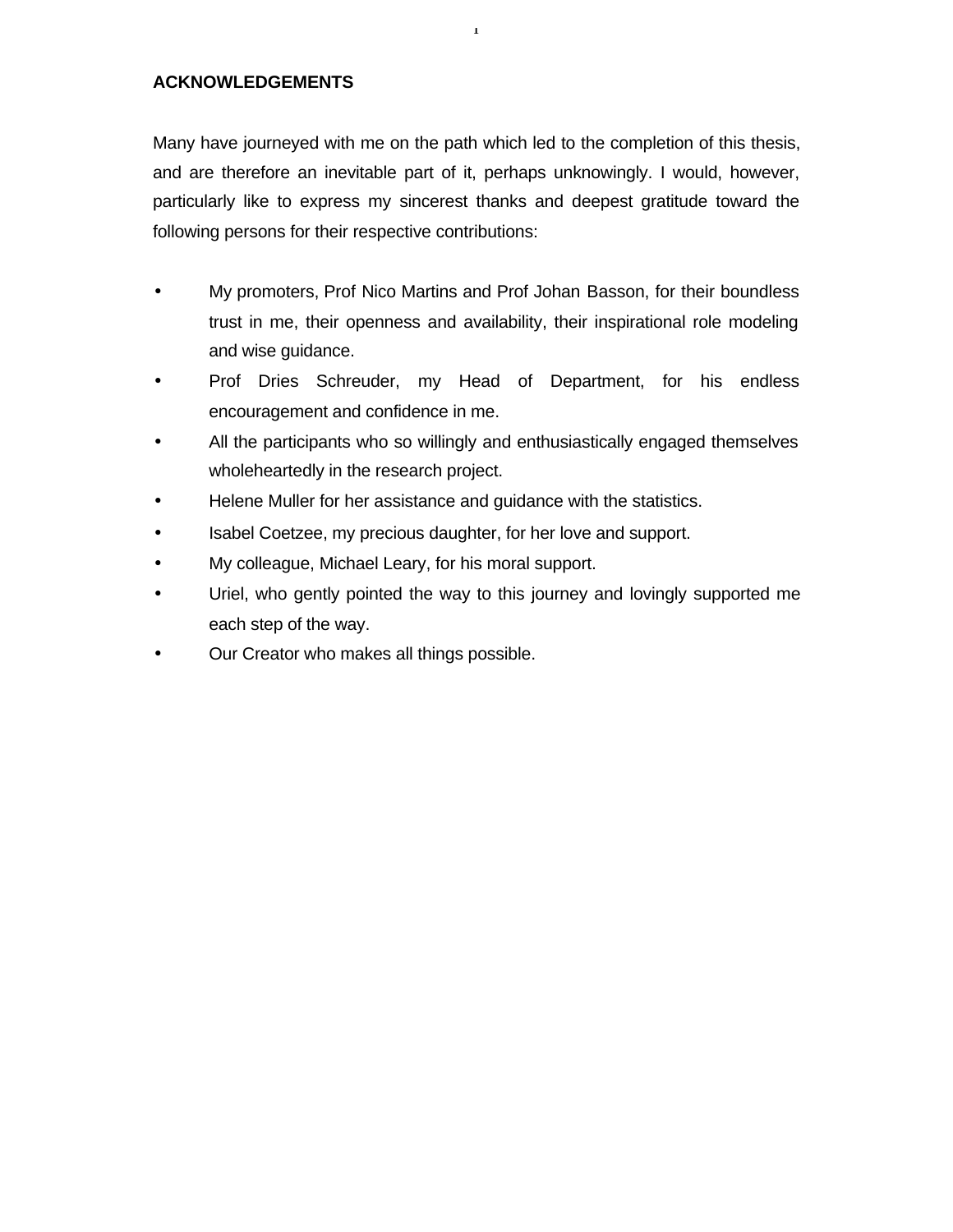# **THE RELATIONSHIP BETWEEN PERSONALITY PREFERENCES, SELF-ESTEEM AND EMOTIONAL COMPETENCE**

By

#### **MELINDE COETZEE**

| <b>DEGREE:</b>         | <b>DLITT et PHIL</b>                     |
|------------------------|------------------------------------------|
| <b>SUBJECT:</b>        | Industrial and Organisational Psychology |
| <b>PROMOTER:</b>       | <b>Prof N Martins</b>                    |
| <b>JOINT PROMOTER:</b> | Prof JS Basson                           |

#### **SUMMARY**

The factors that hinder or help the development of emotionally competent behaviour in leaders appear to be varied and complex. The role of personality variables such as personality preferences and self-esteem in influencing the development and demonstration of emotional competent behaviour has not yet been well researched. The general aim of this research was to investigate whether a relationship exists between personality preferences, self-esteem and emotional competence, and to determine whether the variables personality preferences and self-esteem can predict the demonstration of emotional competence.

Personality preferences were studied from the Analytical Psychology paradigm. Jung's Psychological Types and the Myers-Briggs Type Indicator theory of Personality Types provided a theoretical understanding of individual differences in emotional response behaviour. Based on the Humanistic and Social Psychology paradigms, the construct self-esteem was explored from a multi-dimensional perspective with particular emphasis on individuals' self-evaluative views and feelings of self-worth, self-acceptance, sense of belonging and sense of psychological well-being within the particular socio-cultural domain in which these aspects manifest themselves.

Emotional competence was studied from the paradigmatic perspectives of the Cognitive Social Learning theories. Emotional competence was viewed as the workplace application of emotional intelligence abilities, which are developable and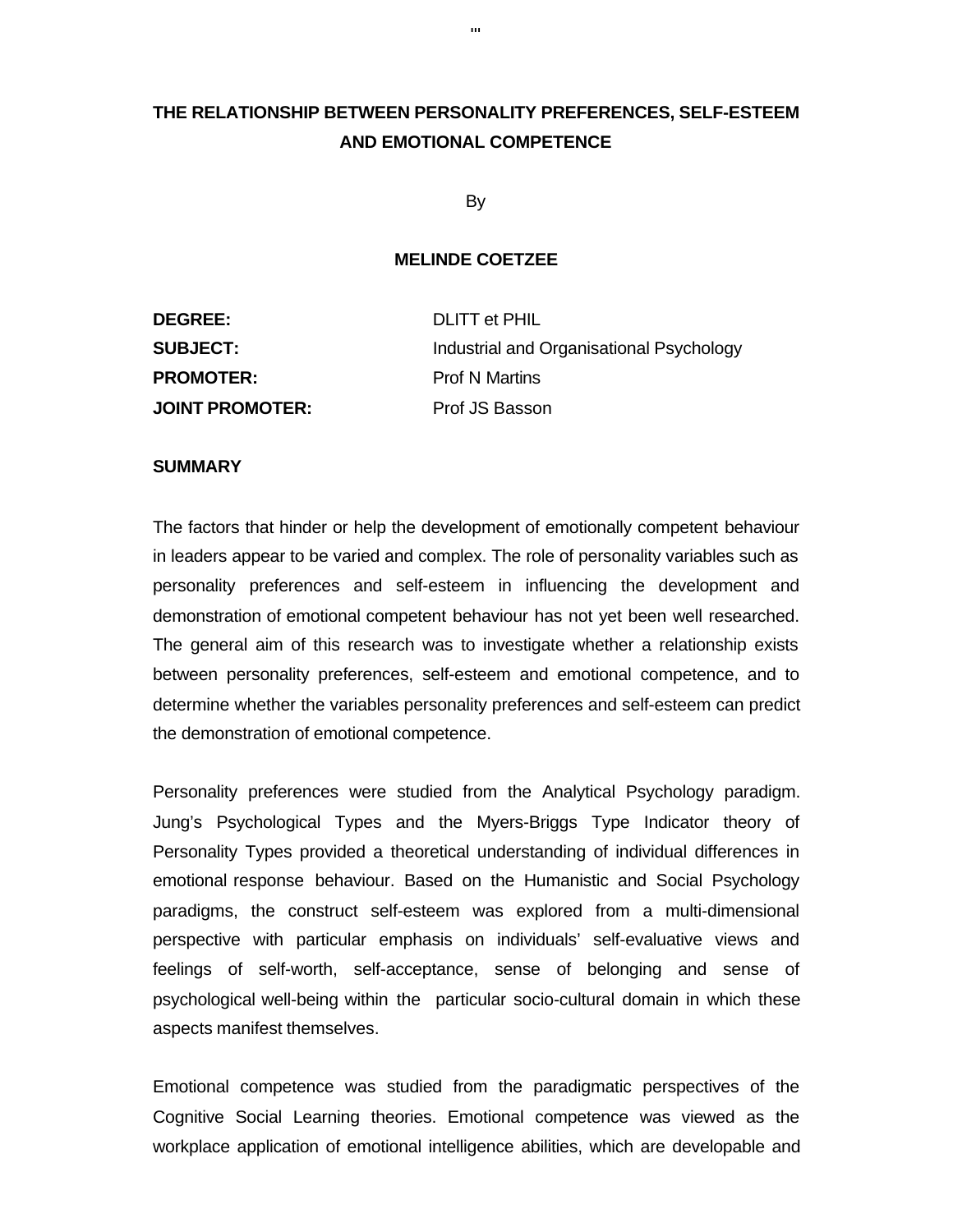can be learned. In this regard, emotional competence was described as the demonstration of self-efficacious behaviour in emotion-eliciting social transactions. Emotional competence implies a sense of psychological well-being (a positive inner state of being) and an ability to skillfully, creatively and confidently adapt in an uncertain, unstructured and changing socio-cultural environment.

iv

An empirical investigation was conducted to analyse the responses of a randomly selected sample of 107 South African leaders in the manufacturing industry to measures of these three constructs. The Myers-Briggs Type Indicator (MBTI), the Culture-free Self-esteem Inventories for Adults (CFSEI-AD), and the 360° Emotional Competency Profiler (ECP) were administered. The MBTI extraverted-thinking and extraverted-intuitive personality preferences were associated with the CFSEI-AD social, general and total self-esteem scales. In terms of the ECP emotional competence self-evaluations, self-motivation was associated with the MBTI extraverted-judging, extraverted-thinking and extraverted-intuitive preferences, while interpersonal relations was associated with the extraverted-intuitive and extravertedfeeling preferences. The MBTI introverted-sensing, introverted-judging and introverted-thinking preferences were associated with the ECP emotional literacy scale, and the introverted-judging, introverted-sensing and introverted-thinking preferences were associated with interpersonal relations in terms of the emotional competence other evaluations. The MBTI introverted-thinking preference was associated with the ECP self-esteem/self-regard other evaluations and the CFSEI-AD personal self-esteem scale. The ECP total emotional competence scale was associated with the MBTI extraverted-intuitive preference (in terms of the selfevaluations) and the introverted-judging and introverted-thinking preferences in terms of total emotional competence other evaluations.

The CFSEI-AD general, personal and total self-esteem scales were associated with the ECP change resilience, self-motivation, self-esteem/self-regard, interpersonal relations and total emotional competence scales. Furthermore, the findings suggest that the ECP emotional competence construct is closely related to the affective component of the CFSEI-AD self-esteem construct, particularly one's sense of psychological well-being which is related to feelings of self-worth. The empirical results confirmed the effect of self-esteem on the self-evaluations of raters exposed to multi-rater assessments such as the 360° Emotional Competency Profiler, namely that self-raters with very high self-esteem may tend to over-inflate their selfevaluations. The CFSEI-AD total self-esteem scale also appears to be a more